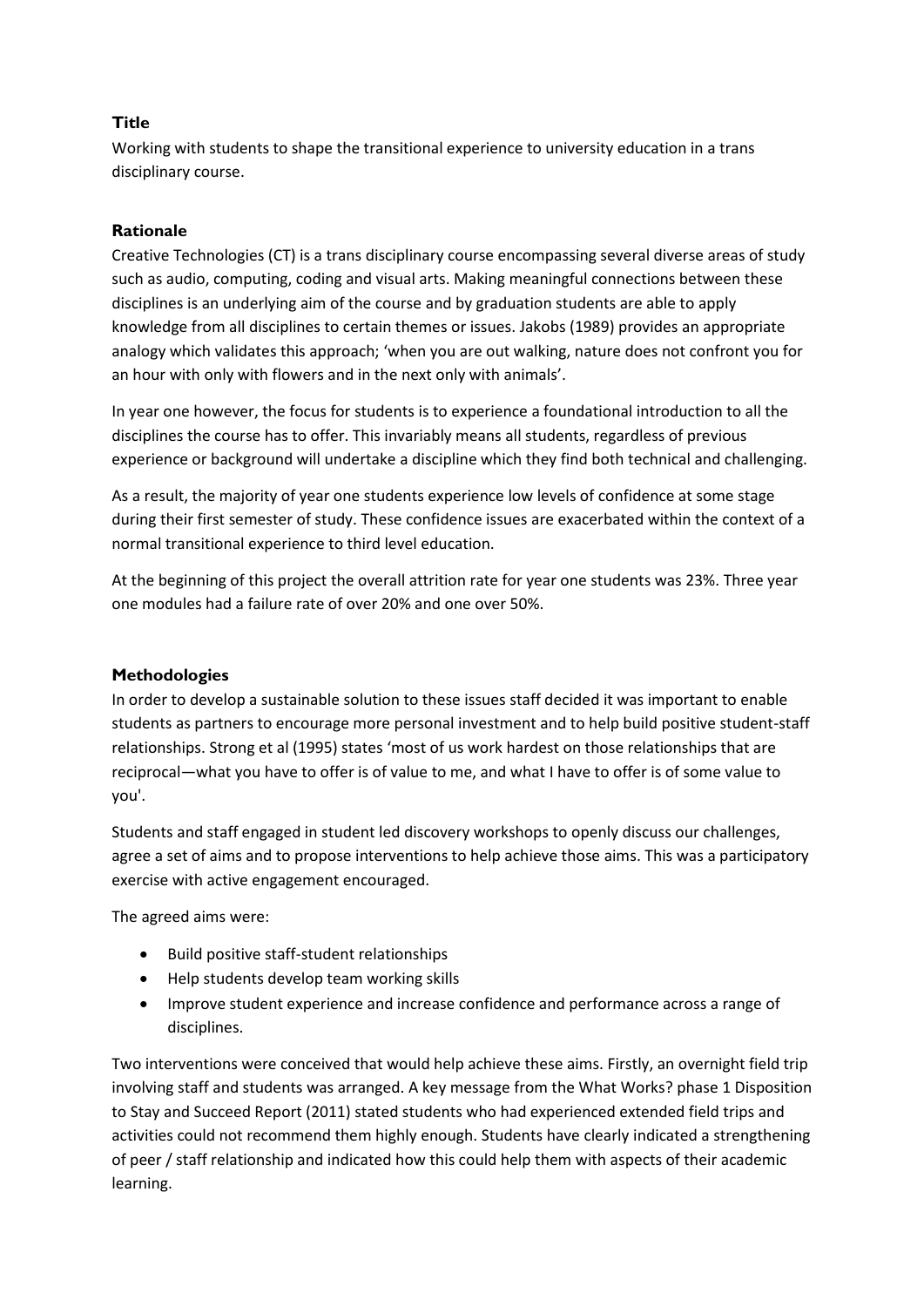During the field trip a hackathon activity was planned. Hackathon activities offer a number of positive ways to assist with achieving project goals. Generally each student / team has one common goal to work towards. Teamwork is essential which helps foster a sense of community and enables students get to know each other more than usual. There is a strong emphasis on creativity and expression, and less so on formal assessment which helps eliminate the fear of failing and encourages students to express themselves both within and outwith their comfort zone. Mann (2001) discusses the need to understand how, when and why students feel alienated within their studies and suggests that focus on performance and assessment can contribute to alienation during a learning experience.

An active and collaborative approach to the hackathon activity was adopted with students developing their own responses to an open project brief in teams set in multiple locations, using various technologies selected by them. Each group met the deliverables within the required time frame and clearly enjoyed the freedom afforded them. Prensky (2001) supports this approach stating that 'by enhancing the play-like qualities of interactions, the whole experience can become 'not only much more enjoyable and compelling, but also far more effective as well.'

Secondly, a similar strategy was employed within the classroom environment. Student feedback combined with module failure rates indicated that many students suffered from low confidence in the class room when out of their comfort zone, and this was contributing to higher failure rates across all year one modules.

Even with modest failure rates, CRE104 was identified as one of the most challenging modules by staff and students, with most risk of students experiencing low confidence. As such, the application of active and collaborative strategies has always been considered central to teaching, learning and assessment within this module. Staff decided to look at how this could be managed or restructured to increase student confidence levels and improve performance.

Assessment weighting was modified such that collaborative work appears early in term and assessment is low-stake. The collaborative group work is now used as a 'spring board' toward higher stake individual assessment later in the module at which point students will have a fuller grasp of module content and therefore increased confidence levels.

The use of teaching space was also considered. Theoretical sessions were moved from a computer suite to an open space deemed more conducive to active learning and collaboration.

#### **Results / Impact**

Please provide evidence of how you know your case study intervention was successful.

In order to evaluate the effectiveness of the interventions we adopted a mixed method approach. A series of of goal focused and goal free questions were designed in line with the project aims for each intervention. Gathering quantitative and qualitative data enabled us to both measure directly the success of the interventions in relation to the project aims, and also to document more nuanced student insights and unintended outcomes. Mertens (2009) agreed that combining quantitative and qualitative approaches help form a more complete understanding.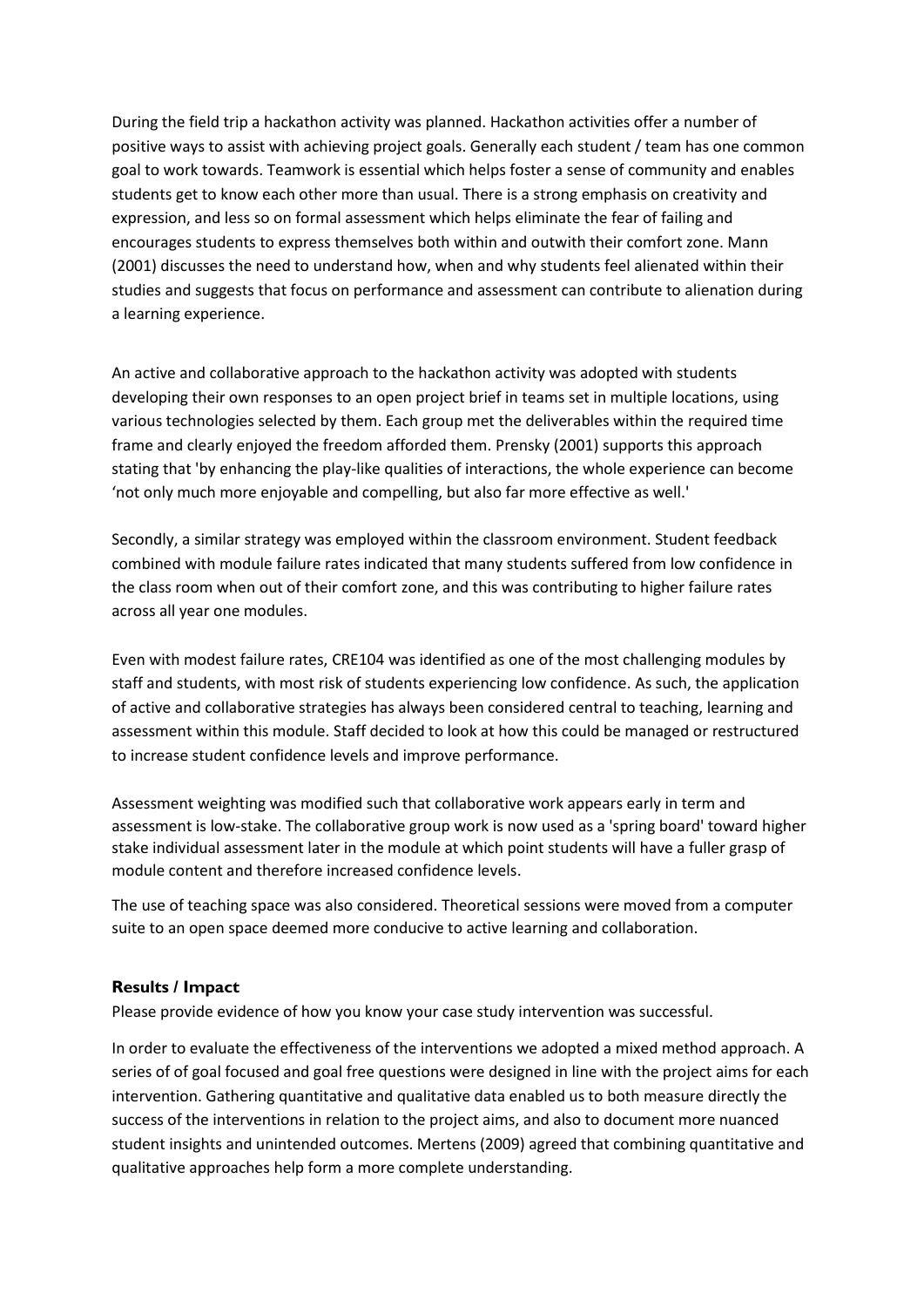The most significant evidence of impact was observed through the marked decrease in the year one attrition rate. In 2012/13 CT lost 23% of year one students. In 2013/14 this was reduced to 4.2%. In 2014/15 it was 11.5% which remained under the 14% target.

Another significant change was noted in relation to module failure rates. From 2012/13 to 2013/14 six from eight year one modules noted reductions in failure rates. The other two modules noted a one and two percent rise. CRE116 noted a 50% improvement in student success while CRE103 and CRE113 noted a 12% and 18% improvement respectively.

As a result of the restructuring of module CRE104 in relation to active and collaborative strategies and assessment, 88% of students indicated they felt a strong degree of positivity towards collaborative work, validating the change to assessment practices in keeping collaborative work for the earlier, more basic technical/procedural (and lower stakes) assignment rather than the later assignment, in which creative practice plays a greater role. All student agreed that collaborative work on this module has contributed to fostering a sense of community within the class validating the general philosophy of embedding collaborative work and resultant active learning at some point in this module.

*'I think working in groups should be considered in all modules'*

*"In CRE104 we all had different musical tastes but we were able to come to a conclusion on something we could all appreciate and we all found an area we could work on and worked together to fulfill the requirements."*

Students also widely supported a change in assessment approach by staff to run collaborative assignments in a lower stakes mode to encourage creativity. The majority of students agreed that collaborative work happened at the right point in the module.

78% of students agreed that collaborative work makes it easier to learn new topics quickly. The student responses do not indicate an unsophisticated unqualified acceptance of collaborative practices in all cases, but indicate support where the manner of their introduction and management is appropriate to the particular topic and carefully planned.

Removing the fear of assessment was generally supported which is substantiated by Amrein et al (2003) who states that 'when rewards and sanctions are attached to performance on tests, students become less intrinsically motivated to learn and less likely to engage in critical thinking.'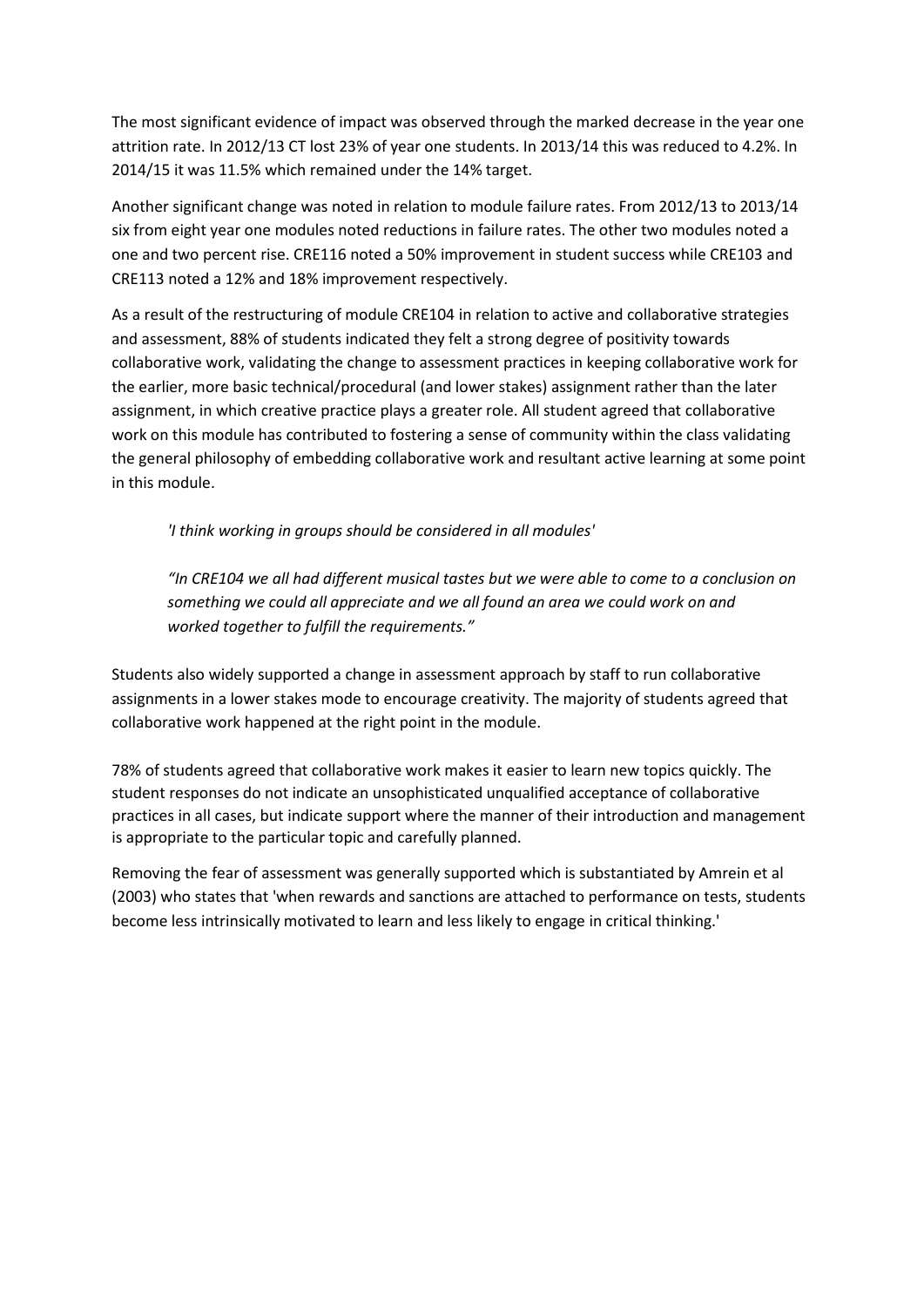

**Figure 1.** Graph comparison of 2012/13 and 2013/14 CT module failure rates.

| <b>Module</b> | 2012/13 | 2013/14 | $-$ /+ |
|---------------|---------|---------|--------|
| <b>CRE101</b> | 11%     | 4%      | $-7%$  |
| <b>CRE103</b> | 21%     | 9%      | $-12%$ |
| <b>CRE104</b> | 7%      | 9%      | $+2%$  |
| <b>CRE105</b> | 13%     | 14%     | $+1%$  |
| <b>CRE106</b> | 22%     | 14%     | -8%    |
| <b>CRE113</b> | 22%     | 4%      | $-18%$ |
| <b>CRE115</b> | 12%     | 4%      | $-8%$  |
| <b>CRE116</b> | 55%     | 5%      | $-50%$ |

**Figure 2.** % change of 2012/13 and 2013/14 CT module failure rates.

A combination of quantitative and qualitative data was also captured through the use of two student surveys conducted separately to evaluate the impact of the interventions outlined above.

As a result of the student field trip and hackathon activity, 92% of students agreed or strongly agreed the trip allowed them to build relationships with both staff and peers. The same amount felt the experience helped develop team working skills as well as their own interests / goals within their area of study.

Goal free evaluation also indicated that socialising with peers outside of the classroom environment helped build team-working skills and increase confidence levels.

*"The most valuable experience from this trip was learning to come out of my comfort zone"*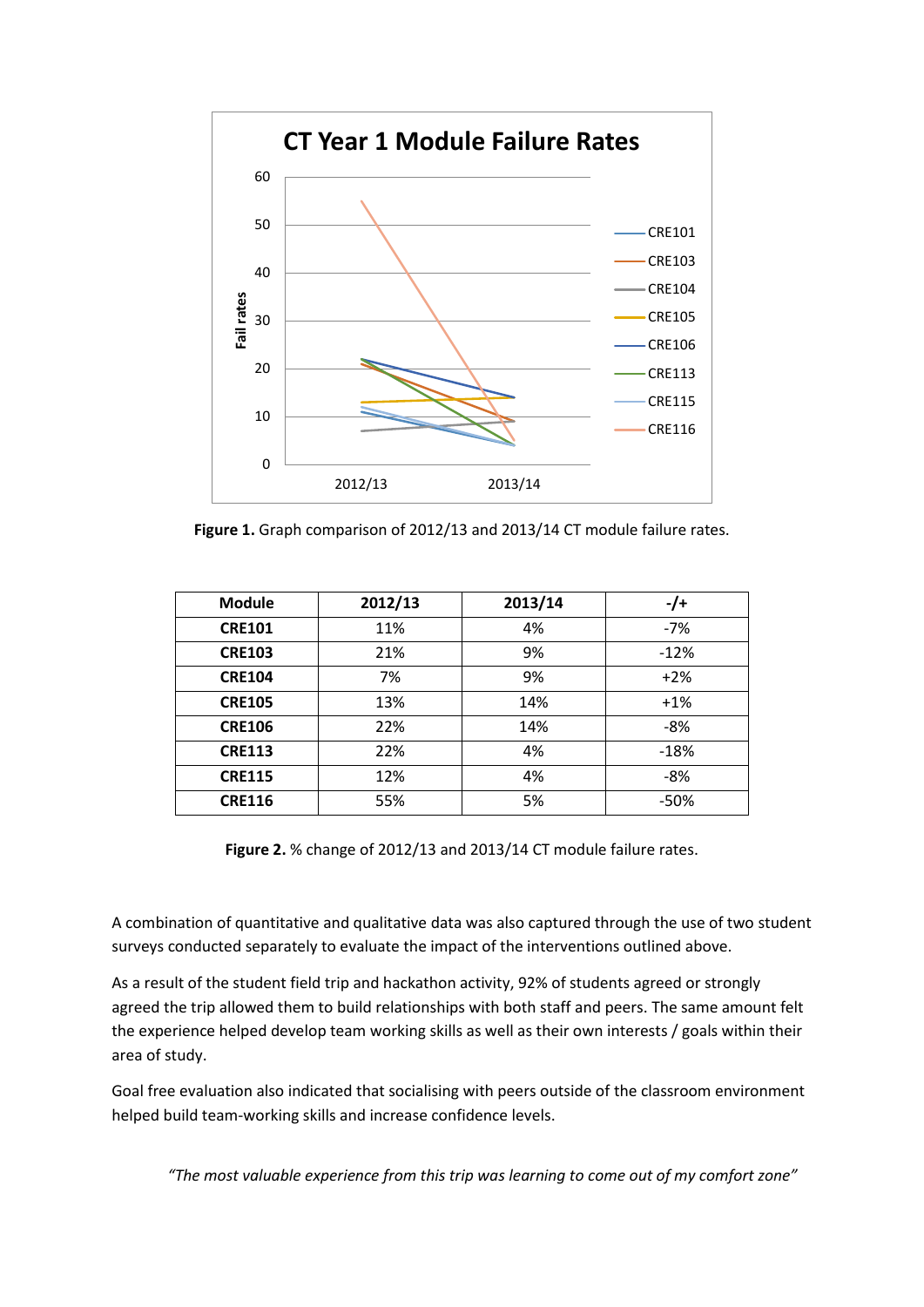*"It was enjoyable working with friends to accomplish the task"*







During the trip, I was able to build relationships with both staff and peers

This experience has developed my team working skills

The experience of this trip will help develop my own interests / goals within this course



- Strongly Agree
- Agree
- Neither
- Disagree
- Strongly Disagree



During the trip, I was able to build relationships with both staff and peers



This experience has developed my team working skills



The experience of this trip will help develop my own interests / goals within this course